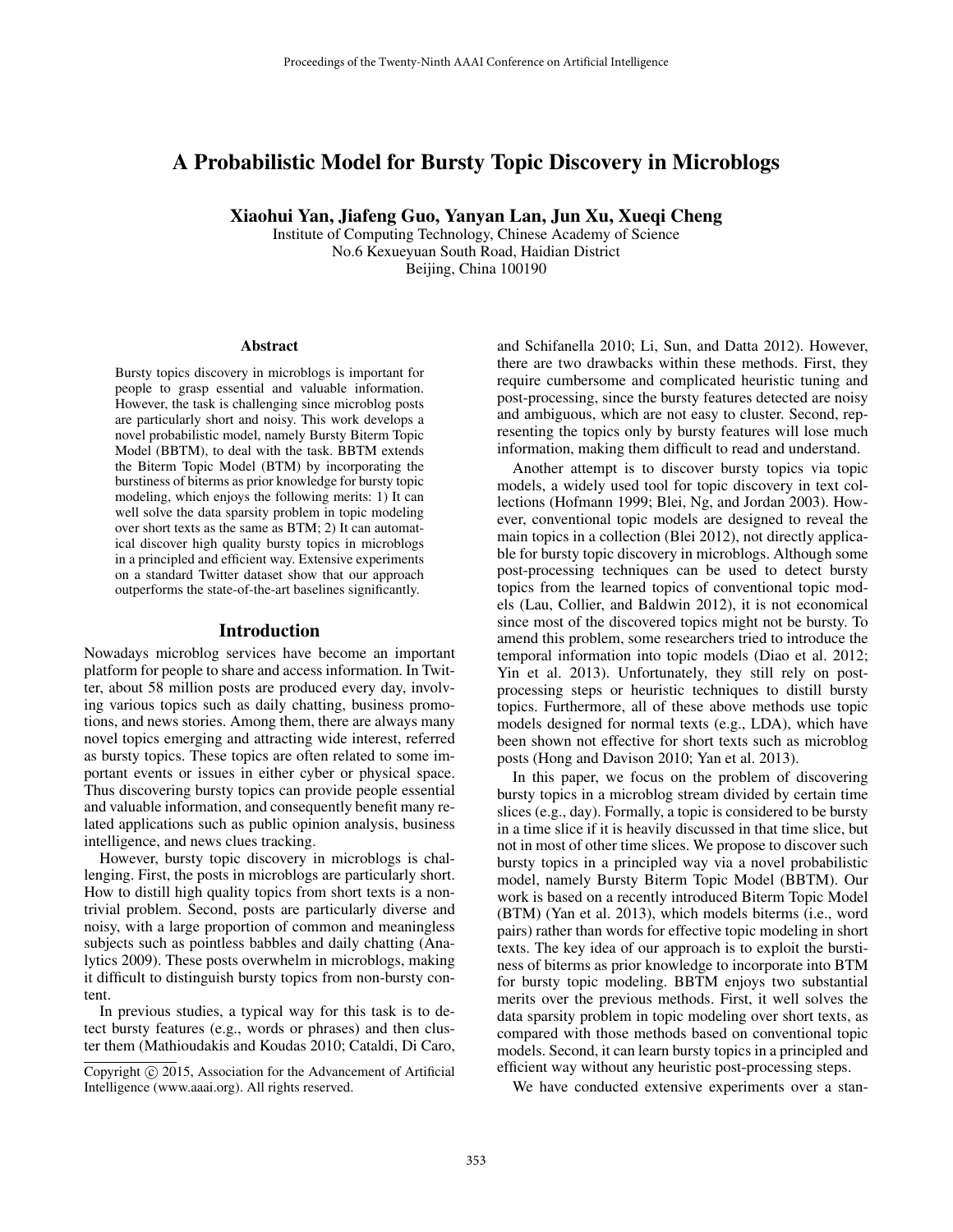dard Twitter dataset. The experimental results demonstrate that our approach achieves substantial improvement over the state-of-the-art methods.

# Biterm Topic Model

For completeness, we first briefly review the biterm topic model (i.e., BTM) (Yan et al. 2013; Cheng et al. 2014), a recently proposed probabilistic topic model for short texts. Before BTM, most conventional topic models, such as PLSA (Hofmann 1999) and LDA (Blei, Ng, and Jordan 2003), model each document as a mixture of topics, and thus suffer from the data sparsity problem when documents are extremely short (Hong and Davison 2010; Tang et al. 2014). Instead, BTM learns topics by modeling the generation of biterms (i.e., unordered co-occurring word pairs) in the collection, whose effectiveness are not affected by the length of documents, making it more appropriate for short texts.

The intuition of BTM is that if two words co-occur more frequently, they are more likely to belong to a same topic. Based on this idea, BTM models each biterm as two words draw from a same topic, while a topic is drawn from a mixture of topics over the whole collection. Specifically, given a short text collection, suppose it contains  $N_B$  biterms  $\mathbb{B} = \{b_1, ..., b_{N_B}\}\$  where  $b_i = (w_{i,1}, w_{i,2})$ , and K topics expressed over W unique words, the generative process described by BTM is as follows:

- 1. For the collection,
	- draw a topic distribution  $\theta \sim \text{Dir}(\alpha)$
- 2. For each topic z,
	- draw a word distribution  $\phi_z \sim \text{Dir}(\beta)$
- 3. For each biterm  $b_i \in \mathbb{B}$ ,
	- draw a topic assignment  $z \sim \text{Multi}(\boldsymbol{\theta})$
	- draw two words  $w_{i,1}, w_{i,2} \sim \text{Multi}(\boldsymbol{\phi}_z)$

where  $\theta$  defines a K-dimensional multinomial distribution over topics, and  $\phi_z$  defines a W-dimensional multinomial distribution over words. The graphical representation of BTM is illustrated in Figure 1 (a).

# Bursty Topic Modeling

BTM is an effective topic model over short texts but not designed for bursty topic discovery. In other words, each biterm occurrence contributes equally in BTM, but in microblogs a large proportion of biterms in microblogs are about common topics such as daily life and chatting. Consequently, BTM tends to discover common topics in microblogs.

To discover bursty topics through BTM, it is important to emphasize those biterms relevant to bursty topics and make the model focus on these observations. Therefore, we introduce and quantify the burstiness of biterms and incorporate it as prior knowledge into BTM for bursty topic discovery.

#### Bursty Probability of Biterm

Intuitively, when a bursty topic breaks out, relevant biterms can be observed more frequently than usual. For instance, the biterms such as "world cup", "football brazil" became much more popular than usual in Twitter when World Cup 2014 took place. Such biterms provide us crucial clues for bursty topic discovery. Based on the above observation, we introduce a probability measurement, called *bursty probability*, to quantify the burstiness of biterms, which can be estimated from the temporal frequencies of the biterms.

Suppose a biterm b occurred  $n_b^{(t)}$  $b<sup>(t)</sup>$  times in the posts published in time slice  $t$ . Since a biterm might be observed either in normal usage (e.g., daily chatting) or in some bursty topic, we decompose  $n_h^{(t)}$  $\binom{t}{b}$  into two parts:  $n_{b,0}^{(t)}$  $b_{b,0}^{(t)}$  is the count of biterm *b* occurred in normal usage, while  $n_{b-1}^{(t)}$  $\binom{b}{b,1}$  is the count of *b* occurred in bursty topics, with  $n_{b,0}^{(t)} + n_{b,1}^{(t)} = n_b^{(t)}$  $b^{(t)}$ . Note that both  $n_{b,0}^{(t)}$  $\binom{t}{b,0}$  and  $n_{b,1}^{(t)}$  $b_{b,1}^{(t)}$  are not observed, however, we can determine their value approximately based on the temporal frequencies of b.

Specifically, for a large collection it is reasonable to assume that the normal usage of a biterm is stable during a period of time. In other words,  $n_{h,0}^{(t)}$  $b_{b,0}^{(t)}$  is supposed to almost be constant over time. Conversely,  $n_{b,1}^{(t)}$  may change significantly across different time slices. When some bursty topic relevant to  $b_i$  breaks out,  $n_{b,1}^{(t)}$  might rise steeply. while in most other time slices, there is no such bursty topic taking place,  $n_{b,1}^{(t)}$  will be close to 0. Based on the above analysis, we estimate  $n_{h,0}^{(t)}$  $\binom{t}{b,0}$  by the mean of  $n_b^{(t)}$  $b^{(t)}$  in the last S time slices, i.e.,  $\bar{n}_b^{(t)} = \frac{1}{S} \sum_{s=1}^{S} n_b^{(t-s)}$  $b^{(l-s)}$ . Consequently, we can obtain  $\hat{n}_{b,1}^{(t)} = (n_b^{(t)} - \bar{n}_b^{(t)}$  $\binom{b}{b}$  +, where  $(x)$  + = max $(x, \epsilon)$ , and  $\epsilon$ is a small positive number to avoid zero probability. In our experiments, we set  $S = 10$ ,  $\epsilon = 0.01$  after some preliminary experiments.

With  $n_h^{(t)}$  $\hat{h}_{b}^{(t)}$  and  $\hat{n}_{b,1}^{(t)}$  $b_{b,1}^{(t)}$  in hand, it is straightforward to measure the possibility of  $b$  generated from a bursty topic in time slice t as:

$$
\eta_b^{(t)} = \frac{(n_b^{(t)} - \bar{n}_b^{(t)})_+}{n_b^{(t)}}.\tag{1}
$$

We refer  $\eta_h^{(t)}$  $b<sub>b</sub><sup>(t)</sup>$  as the bursty probability of biterm b in time slice t. The calculation of  $\eta_h^{(t)}$  $b^{(t)}$  implies that a biterm occurred much more frequently in a time slice than other time slices will be more likely to be generated from bursty topics  $<sup>1</sup>$ .</sup>

#### Bursty Biterm Topic Models

We now describe our approach for bursty topic modeling in microblogs, i.e., Bursty Biterm Topic Model (BBTM). In the following, since we focus on data in a single time slice, we

<sup>&</sup>lt;sup>1</sup>In our experiments, we found  $\eta_b^{(t)}$  in Eq. (1) might be overestimated for rare biterms whose  $\bar{n}_b^{(t)}$  *issmall*. Since the rare biterms are more likely to be generated by random factors rather than bursty topics, we set  $\eta_b^{(t)}$  to  $\epsilon/n_b^{(t)}$  if  $\bar{n}_b^{(t)} < 5$ .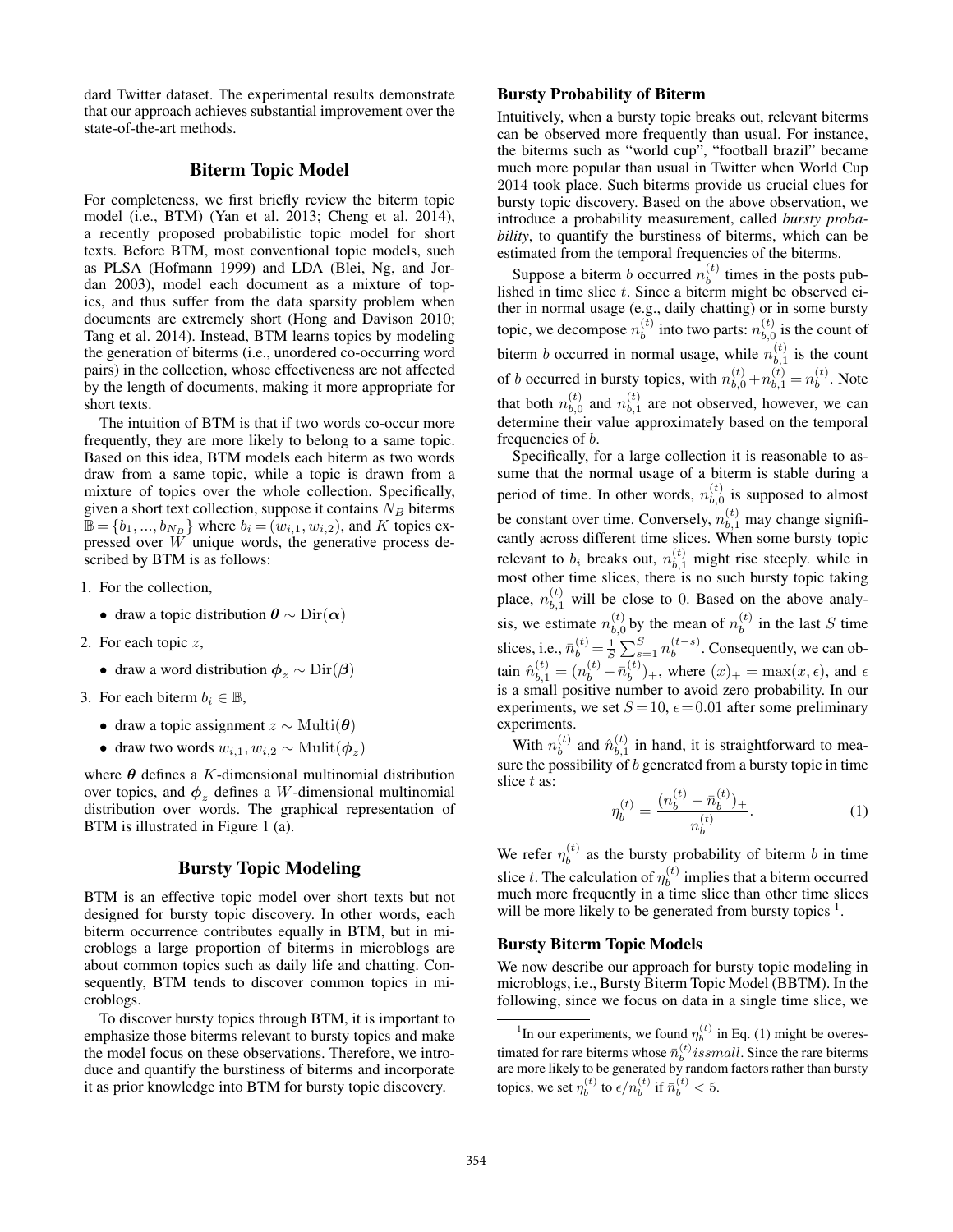

Figure 1: Graphical representation of (a) the biterm topic model, and (b) the bursty biterm topic model.

will not specify the time slice in the notations. For instance, we write  $\eta_b^{(t)}$  $b<sup>(t)</sup>$  as  $\eta_b$  for simplification.

As we suppose that a biterm might be observed either in normal usage or in some bursty topic, the basic idea of BBTM is to distinguish the occurrences of biterms from the two parts to learn bursty topics. Specifically, we define a binary variable  $e_i$  to denote the source of an occurrence of biterm  $b_i$ .  $e_i = 0$  indicates  $b_i$  is generated by normal usage, while  $e_i = 1$  indicates  $b_i$  is generated from some bursty topic. Recall that the bursty probability of a biterm encodes our prior knowledge of how likely the biterm is generated from a bursty topic, we thus define a Bernoulli distribution with parameter  $\eta_{b_i}$  as the prior distribution of  $e_i$ . Moreover, we introduce  $K$  multinomial distributions over the words (i.e.,  $\{\phi_k | k \in [1, K]\}$ ) to denote the bursty topics in the collection, and a background word distribution  $\phi_0$  to denote the normal usage. The generative process of the biterm set  $\mathbb B$  in the time slice in BBTM is then defined as follows:

- 1. For the collection,
	- draw a bursty topic distribution  $\theta \sim \text{Dir}(\alpha)$
	- draw a background word distribution  $\phi_0 \sim \text{Dir}(\beta)$
- 2. For each bursty topic  $k \in [1, K]$ ,
	- draw a word distribution  $\phi_k \sim \text{Dir}(\beta)$
- 3. For each biterm  $b_i \in \mathbb{B}$
- draw  $e_i \sim \text{Bern}(\eta_{b_i})$ 
	- If  $e_i = 0$ ,
	- draw two words  $w_{i,1}, w_{i,2}$  ∼ Multi $(\phi_0)$
	- If  $e_i = 1$ ,
	- draw a bursty topic z ∼ Multi(θ)
	- draw two words  $w_{i,1}, w_{i,2}$  ∼ Multi $(\phi_z)$

Its graphical representation is shown in Figure 1 (b), where  $B$  denotes the number of distinct biterms in  $\mathbb B$ .

#### **Discussion**

In BBTM, the prior distribution  $\eta_b$  indicates how likely a biterm  $b$  is generated by bursty topics, which plays a key role in guiding the model to distinguish whether a biterm b is generated from burst topics or not. Previous work measuring word burstiness with statistical testing (Swan and Allan 1999; Lijffijt 2013) or sigmoid mapping of the variance of temporal frequencies of words (Fung et al. 2005; Li, Sun, and Datta 2012) can only determine whether a biterm is bursty or not, rather than the probability of a biterm generated from bursty topics. Therefore, using them as the prior will lead to inferior results, as shown in our preliminary experiments.

The background word distribution introduced by BBTM is used to filter out biterms not related to bursty topics. In (Mei and Zhai 2005), a background word distribution is also introduced into a topic model to distill temporal themes from a text stream. However, the background word distribution is simply set to the empirical word distribution that contributes equally on the generation of each word. In BBTM, the background word distribution is learned from the data. Its impact on the generation of biterms is different due to the bitermwise prior  $\eta_b$ .

#### Parameter Estimation

In BBTM, the parameter set need to estimate is  $\Theta$  =  $\{\boldsymbol{\theta}, \boldsymbol{\phi}_0, ..., \boldsymbol{\phi}_K\}$ , if given the hyperparameters  $\alpha$  and  $\beta$ . It is not hard to write out the likelihood of the biterm set  $\mathbb{B}$ :

$$
P(\mathbb{B}) = \prod_{i=1}^{N_B} \int \left( \phi_{0,w_{i,1}} \phi_{0,w_{i,2}} (1 - \eta_{b_i}) + \sum_{k=1}^K \theta_k \phi_{k,w_{i,1}} \phi_{k,w_{i,2}} \eta_{b_i} \right) d\Theta.
$$
 (2)

Since the parameters in  $\Theta$  are coupled in Eq. (2), it is intractable to determine them exactly. Following (Griffiths and Steyvers 2004), we use the collapsed Gibbs sampling algorithm for approximate estimation.

The basic idea is to estimate the parameters alternatively using samples drawn from the posterior distributions of latent variables sequentially conditioned on the current values of all other variables and the data. In BBTM, there are two types of latent variables, i.e.,  $e_i$  and  $z_i$ . We draw them jointly according to the following conditional distribution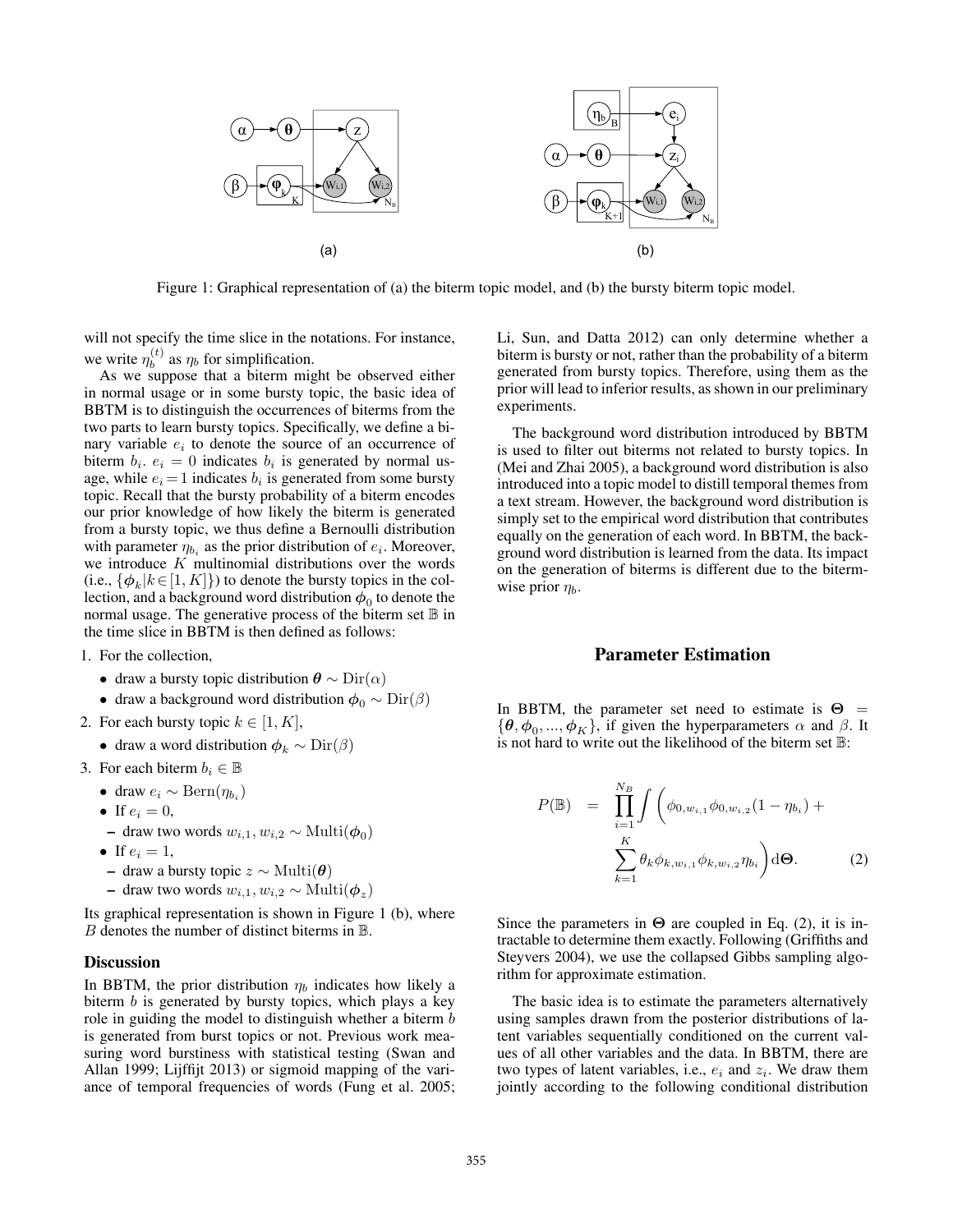Algorithm 1: Gibbs sampling algorithm for BBTM

**Input:**  $K, \alpha, \beta, \mathbb{B}$ Output:  $\{\boldsymbol{\phi}_k\}_{k=0}^K, \boldsymbol{\theta}$ Randomly initialize e and z for  $iter = 1$  *to*  $N_{iter}$  do foreach  $b_i = (w_{i,1}, w_{i,2}) \in \mathbb{B}$  do Draw  $e_i$ , k from Eqs.(3-4) if  $e_i = 0$  then Update the counts  $n_{0,w_{i,1}}, n_{0,w_{i,2}}$ else Update the counts  $n_k, n_{k,w_{i,1}}, n_{k,w_{i,2}}$ Compute the parameters by Eqs. (5-6)

(the derivation is provided in the supplemental material):

$$
P(e_i = 0 | \mathbf{e}^{-i}, \mathbf{z}^{-i}, \mathbb{B}, \alpha, \beta, \boldsymbol{\eta}) \propto
$$
  

$$
(1 - \eta_{b_i}) \cdot \frac{(n_{0, w_{i, 1}}^{-i} + \beta)(n_{0, w_{i, 2}}^{-i} + \beta)}{(n_{0, \cdot}^{-i} + W\beta)(n_{0, \cdot}^{-i} + 1 + W\beta)},
$$
(3)  

$$
P(e_i = 1, z_i = k | \mathbf{e}^{-i}, \mathbf{z}^{-i}, \mathbb{B}, \alpha, \beta, \boldsymbol{\eta}) \propto
$$

$$
\eta_{b_i} \cdot \frac{(n_k^{-i} + \alpha)}{(n^{-i} + K\alpha)} \cdot \frac{(n_{k,w_{i,1}}^{-i} + \beta)(n_{k,w_{i,2}}^{-i} + \beta)}{(n_{k,\cdot}^{-i} + W\beta)(n_{k,\cdot}^{-i} + 1 + W\beta)}, \quad (4)
$$

where  $\mathbf{e} = \{e_i\}_{i=0}^{N_B}$ ,  $\mathbf{z} = \{z_i\}_{i=0}^{N_B}$ ,  $\boldsymbol{\eta} = \{\eta_b\}_{b=0}^B$ ,  $n_{0,w}$  is the number of times that word  $w$  is assigned to the background word distribution,  $n_{0,+} = \sum_{w=1}^{W} n_{0,w}$  is the total number of words assigned to the background word distribution,  $n_k$  is the number of biterms assigned to bursty topic  $k, n. = \sum_{k=1}^{K} n_k$  is the total number of biterms assigned to bursty topics,  $n_{k,w}$  is the number of times that word w is assigned to bursty topic k,  $n_{k, \cdot} = \sum_{w=1}^{W} n_{k,w}$  is the total number of words assigned to bursty topic k, and  $\neg i$  means ignoring biterm  $b_i$ .

The Gibbs sampling algorithm of BBTM is outlined in Algorithm 1. First, we randomly initialize the latent variables. Then, we iteratively draw samples of the latent variables for each biterm according to Eqs. (3-4). After a sufficient number of iterations, we collect the counts  $n_k$  and  $n_{k,w}$  to estimate the parameters by:

$$
\hat{\phi}_{k,w} = \frac{n_{k,w} + \beta}{n_{k,\cdot} + W\beta},\tag{5}
$$

$$
\hat{\theta}_k = \frac{n_k + \alpha}{n + K\alpha}.
$$
\n(6)

Runtime Analysis. Recall that the time complexity of BTM is  $O(N_{iter}KN_B)$  and the memory complexity is  $K(1+W)+N_B$  (Yan et al. 2013), where  $N_B$  is the number of biterms in B. Compared with BTM, BBTM introduces an additional topic, namely the background word distribution, thus its time complexity is  $O(N_{iter}(K+1)N_B)$ . Moreover, it need to maintain  $\eta$  in memory, so its memory complexity is  $(K+1)(1+W) + N_B + B$ .

### Experiments

In this section, we empirically verify the performance of BBTM on bursty topic discovery in microblogs both quantitatively and qualitatively.

### Experimental Settings

Dataset. We use a standard microblog dataset, i.e., the Tweets2011 collection published in TREC 2011 microblog track<sup>2</sup>. The dataset contains approximately 16 million tweets sampled in 17 days from Jan. 23 to Feb. 8, 2011. We preprocessed the raw data in the same way as (Yan et al. 2013). Furthermore, we filtered biterms occurred only one time in the collection to save computational cost since most of them are meaningless.

Baseline Methods. We compare our approach against the following baseline methods: 1) Twevent (Li, Sun, and Datta 2012) first detects bursty tweet segments and then clustering them to obtain bursty topics. To make a fair comparison, we simply used individual words as segments, and did not exploit Wikipedia to filter the final clusters. 2) OLDA (Lau, Collier, and Baldwin 2012) uses online LDA (AlSumait, Barbará, and Domeniconi 2008) to learn topics in each time slice, and then detects bursty topics by measuring the Jensen-Shannon divergence between the words distribution before and after an update of the topics. 3) UTM (User-Temporal Mixture model) (Yin et al. 2013) supposes the temporal topics follow a time-dependent topic distribution, and the non-bursty topics follow a user-dependent topic distribution. To ensure the temporal topics discovered to be bursty, the authors heuristically boosted the probability of bursty words in the temporal topics. 4) IBTM trains individual BTM (Yan et al. 2013) for each time slice. To distinguish between bursty topics and non-bursty topics, we first greedily matched the topics in two adjacent time slices according their cosine similarity, and then used the post-processing step in OLDA to detect bursty topics. 5) BBTM-S is a simplified version BBTM. In BBTM-S, for each occurrence of biterm  $b_i$ , we directly draw  $e_i$  from a Bernoulli distribution with parameter  $\eta_{b_i}$ , rather than take it as a latent variable. If  $e_i = 1$ ,  $b_i$  is selected into the training set, otherwise it is discarded. Finally, we simply train a BTM over the selected biterms to learn the bursty topics.

Parameter Setting. In our experiments, the length of a time slice is set to a day, a typical setting in the literature (Lau, Collier, and Baldwin 2012; Li, Sun, and Datta 2012). Following the convention in BTM (Yan et al. 2013), we set  $\alpha = 50/K$  and  $\beta = 0.01$  in BBTM. The number of bursty topics  $K$  are varied from 10 to 50. The other parameters of the baseline methods are set by their default values in their papers.

# Accuracy of Bursty Topics Discovered

First of all, we evaluate the accuracy of the bursty topics discovered by different methods. We asked 5 volunteers to manually label the bursty topics discovered by all of these methods. To ensure unbiased judgment, all the topics generated are randomly mixed before labeling. For each bursty topic, we provided the volunteers its 50 most probable words and time slice information, and external tools, such as Google and Twitter search, to help their judgement.

<sup>&</sup>lt;sup>2</sup>http://trec.nist.gov/data/tweets/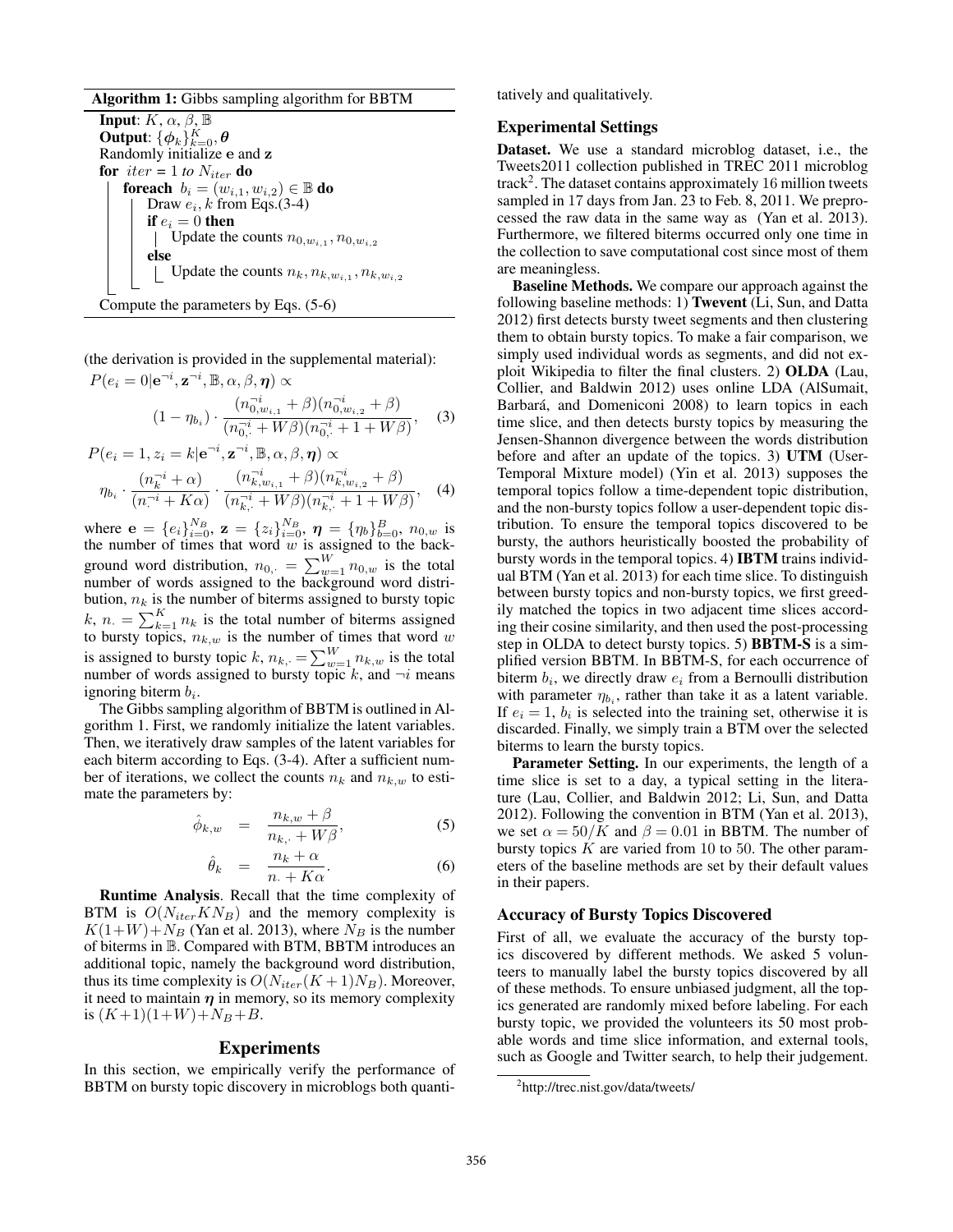| Method        | P@10  | P@30  | P@50  |
|---------------|-------|-------|-------|
| Twevent       | 0.592 | 0.681 | 0.636 |
| UTM           | 0.565 | 0.488 | 0.453 |
| <b>OLDA</b>   | 0.231 | 0.217 | 0.185 |
| <b>IBTM</b>   | 0.300 | 0.325 | 0.297 |
| <b>BBTM-S</b> | 0.785 | 0.832 | 0.790 |
| <b>BBTM</b>   | 0.810 | 0.865 | 0.842 |

Table 1: Accuracy of the bursty topics discovered (measured by Precision $@K$ ).

If the bursty topic presented is both meaningful and bursty in its time slice, it gets 1 point; Otherwise, it gets 0 point. A bursty topic is correctly detected if more than half of judges assigned 1 point to it. The comparison of different methods are then based on the average precision at  $K$  ( $P@K$ ), i.e., the proportion of correctly detected busty topics among the learned  $K$  bursty topics.

Table 1 lists the precisions of all the methods with different settings of bursty topic number  $K$ . We find that 1) BBTM always achieves a high precision over 0.8, which is substantially better than other methods. 2) The simplified version of BBTM, i.e., BBTM-S, falls behind BBTM but works much better than other baselines. We analyze the reason why BBTM-S is worse than BBTM. We find that the biterm sampling process simply using the prior distribution may throw away some potential bursty biterms with moderate busty probability. Meanwhile, from Eq. (4) we can see that the topic assignment of  $b_i$  is actually affected by two factors simultaneously. One is the prior knowledge encoded by bursty probability, and the other is co-occurrence patterns with other biterms in the time slice. By preserving all the biterms and modeling the two parts jointly, BBTM thus can better capture the bursty topics. 3) Twevent outperforms other baseline methods that based on topic models (i.e., OLDA, UTM and IBTM). Further examination shows that many topics discovered by these topic model based methods are still about common subjects such as sentiment and life. 4) Moveover, we also find that IBTM outperforms OLDA though they use the same post-processing step, indicating that BTM can better model topics over short texts than LDA.

For qualitative analysis, in Table 2 we show 5 bursty topics (represented by the most probable words) discovered by BBTM along with the corresponding topic probability, i.e.,  $\hat{\theta}_k$ . To help us better understand the results, we also present a news title for each topic obtained by searching its keywords and date in Google. We can see that the 5 bursty topics coincide well with the real-world events reported by the news titles, suggesting the good detection accuracy and potential value of our approach on event detection and summarization.

### Coherence of Bursty Topics Discovered

Next, we evaluate the interpretability of the learned bursty topics based on the coherence measure. One popular metric is the PMI-Score (Newman et al. 2010), which calculates the average Pointwise Mutual Information (PMI) between the most probable words in each topic using the large-scale



Figure 2: Coherence of the bursty topics discovered (measured by PMI-Score).

Wikipedia data. A larger PMI-Score indicates the topic is more coherent.

The result is shown in Figure 2. We have the following observations. 1) The PMI-Score of BBTM is comparable to IBTM and almost always the highest, indicating good coherence of the learned bursty topics from microblogs. 2) BBTM-S achieves a comparable PMI-Score with OLDA which is substantially higher than UTM and Twevent. However, BBTM-S is lower than BBTM, since it loses a large part of useful word co-occurrence information by filtering the biterms. 3) The PMI-Score of Twevent is always the lowest, indicating that topics obtained by simply clustering the bursty words might be noisy and less coherent. 4) The PMI-Score of UTM is lower than the other topic model based methods. An explanation is that UTM heuristically boosts the probability of bursty words in the temporal topics, which might disturb the topic learning process and degrade the quality of the learned topics.

For qualitative analysis, we chose a hot bursty topic by selecting a hashtag with high bursty probability estimated by Eq.(1). The hashtag is "#ntas" occurred in Jan. 26, 2011, which denotes NTA (National Television Awards), a prominent ceremony in British held on that day. For comparison, we first calculate the empirical word distribution in the tweets containing the hashtag. Then for each method, we select the bursty topic closest to the empirical word distribution of the hashtag under the cosine similarity, and list the results in Table 3.

From Table 3, we can see that: 1) The bursty topics discovered by BBTM is the closest to NTA, and even better explains NTA than the empirical word distribution by ranking some common words such as "morning" and "doctor" in lower position. 2) The bursty discovered BBTM-S is also clearly about NTA, but slightly less readable than BBTM. 3) The bursty topic discovered by Twevent is not well readable, though the words are bursty in the data. UTM seems to have the same problem of Twevent, since it boosts the probability of burst words in each topic in a heuristic way. 4) The topics discovered by OLDA and BTM are relevant to NTA, but they contain many common words such as "year" and "good", suggesting that it is a common issue of the standard topic models.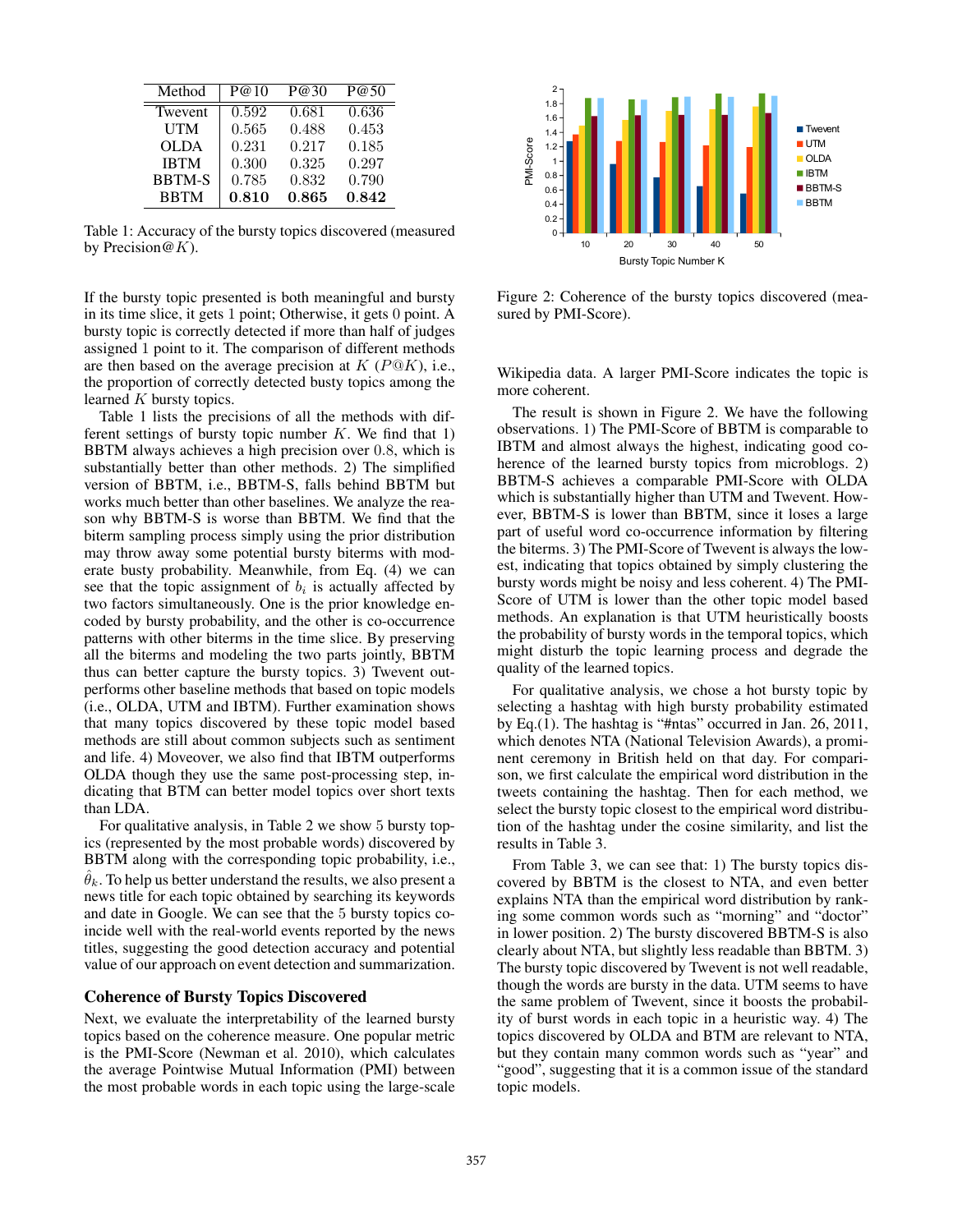| $\boldsymbol{k}$ | The 10 most probable words                                                                                                           |       |
|------------------|--------------------------------------------------------------------------------------------------------------------------------------|-------|
| $\mathfrak{D}$   | police officers shot shooting detroit twitter adam suspect year revenue<br>(Two St. Petersburg police officers were shot and killed) | 0.036 |
| 11               | airport moscow police news killed people dead blast suicide explosion<br>(Deadly suicide bombing hits Moscow's Domodedovo airport)   | 0.057 |
| 15               | open #ausopen nadal australian murray mike tomlin cloud #cloud avril<br>(Australian Open Tennis Championships 2011)                  | 0.015 |
| 25               | jack lalanne fitness 96 dies guru rip died age dead<br>(Jack LaLanne: US fitness guru who last ate dessert in 1929 dies aged 96)     | 0.044 |
| 26               | court emanuel rahm chicago ballot mayor mayoral run appellate rules<br>(Court tosses Emanuel off Chicago mayoral ballot)             | 0.024 |

Table 2: Bursty topics discovered by BBTM on Jan. 24, 2011. The sentences in parenthesis are news titles corresponding to these topics obtained by querying the most probable words and its date in Google.

| Empirical | Twevent    | UTM      | <b>OLDA</b> | <b>IBTM</b> | <b>BBTM-S</b> | <b>BBTM</b> |
|-----------|------------|----------|-------------|-------------|---------------|-------------|
| #ntas     | #thegame   | #thegame | amazing     | award       | award         | #ntas       |
| win       | malik      | malik    | vote        | shorty      | win           | award       |
| love      | ant        | sitting  | award       | nominate    | bell          | awards      |
| award     | melanie    | standing | movie       | oscar       | taco          | win         |
| matt      | eastenders | cut      | year        | awards      | high          | #nta        |
| morning   | derwin     | empty    | listen      | #ntas       | shortly       | national    |
| watching  | #ntas      | pres     | awesome     | film        | speed         | love        |
| doctor    | tosh       | reform   | film        | win         | nominate      | tv          |
| lacey     | nta        | remind   | king        | love        | #ntas         | television  |
| cardle    | corrie     | a1       | music       | good        | rail          | nta         |

Table 3: The bursty topic discovered by each method mostly relates to "#ntas" on Jan.26, 2011. The first column list the most frequent words in the tweets with hashtag "#ntas".

#### Novelty of Bursty Topics Discovered

In microblogs, we know that the content of bursty topics change continually. We would like to compare the sensitivity of these methods on discovering novel bursty topics by evaluating the novelty of the learned bursty topics across different time slice <sup>3</sup>. Specifically, given a topic set sequence  $\{\mathbb{Z}^{(0)}, ..., \mathbb{Z}^{(t)}\}$ , we collect the T most probable words of each topic in  $\mathbb{Z}^{(t)}$  to construct a *topical word set*  $\mathbb{W}^{(t)}$  for each time slice. Then, we define the novelty of  $\mathbb{Z}^{(t)}$  as the ratio of novel words in the topical word set, compared to the last time slice. Formally:

$$
Novelty(\mathbb{Z}^{(t)}) = \frac{|\mathbb{W}^{(t)}| - |\mathbb{W}^{(t)} \cap \mathbb{W}^{(t-1)}|}{T*K},
$$

where | · | denotes the number of elements of a set. In our experiments, we chose  $T = 10$ .

In Figures 3, we plot the change of the novelty of the bursty topics as a function of the bursty topic number  $K$ . We observe that 1) Both BBTM and BBTM-S significantly outperform OLDA and IBTM, especially when  $K$  is large, implying these two bursty oriented methods are more sensitive to bursty topics in microblogs than the temporal topic models. 2) Twevent obtains a very high novelty when  $K$ is small, since it summarizes burst topics only with bursty



Figure 3: Novelty of the bursty topic discovered.

words. However, the novelty decreases fast with the increase of topic number  $K$ . Further investigation found that the reason is that many small-sized clusters (e.g., with 2 or 3 words) are discovered by Twevent.

## Efficiency Comparison

Finally, we compare the training time of the methods based on topic models. The experiments are conducted on a personal computer with two Dual-core 2.6GHz Intel processors and 4 GB of RAM, and all the codes are implemented in C++. We summarize the average runtime of per iteration over microblog posts in a single day in Table 4. It is not

<sup>&</sup>lt;sup>3</sup>Since UTM is a retrospective topic detection model that models topics as static over time, we do not compare it here.